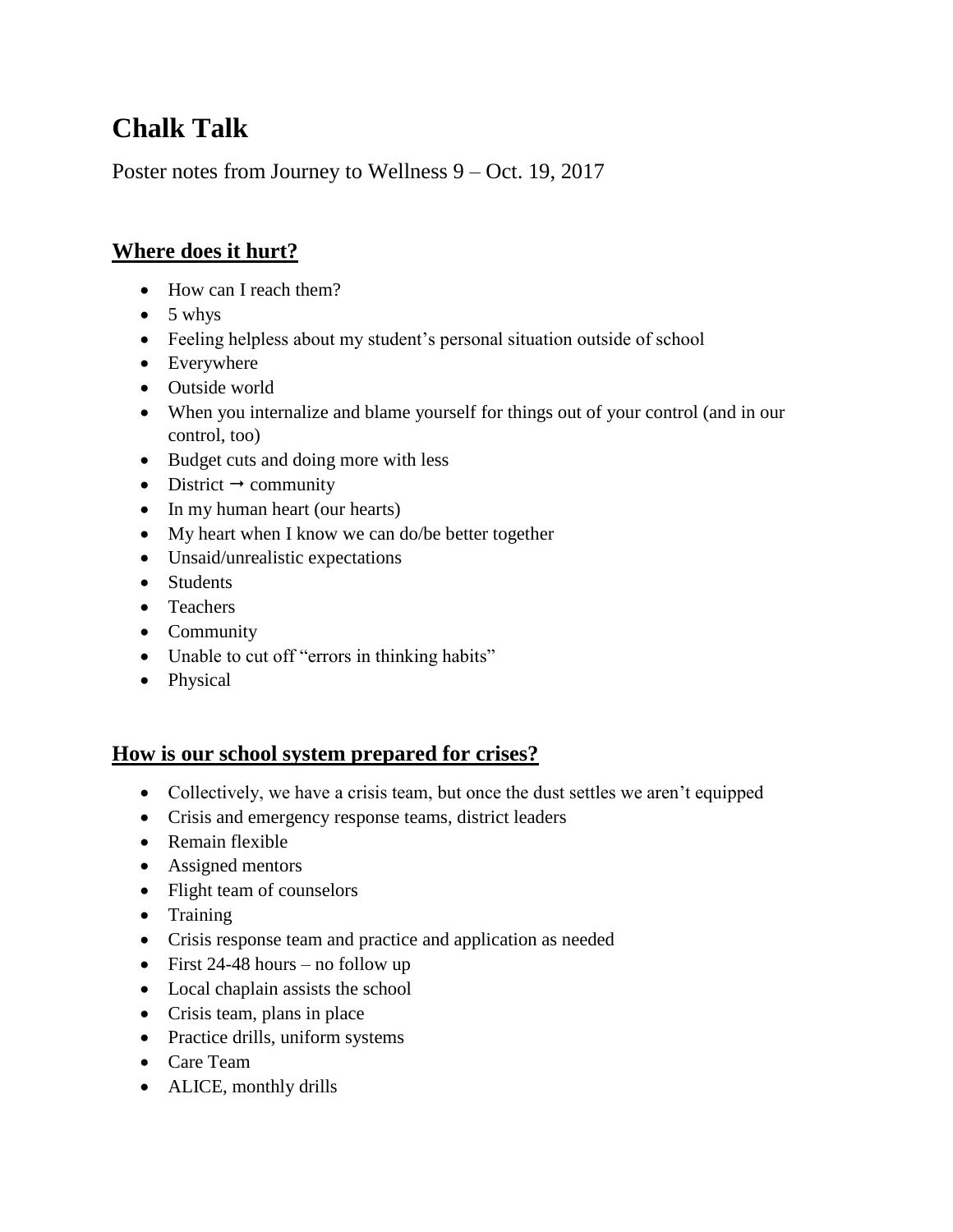- ALICE training, workshops on trauma
- Getting familiar with each other's strengths and weaknesses so we can work together
- Needs work! Don't have a plan!
- System, school, or individual/family?
- In what ways do we prepare/what do we consider crises?

#### **School policies that ensure wellness and mental health**

- Stop with the notion that piling more on our "plates" is helpful
- Healthy food choices
- Board level work
- Collaboration
- Work from home on grade days
- Instructions/practices
- E-mail cut off time
- Eye to aesthetics of spaces used
- Accountability
- Support of admin for wellness
- Professional goals that include personal wellness
- Acceptance
- Respect
- Staff wellness room
- Sometimes less is more trust staff to know what is best
- District wellness policy and admin buy-in
- Wellness woven in mission and goals school building, leadership, schools
- Personal days
- Need to provide space and early release for events
- Put school employee wellness into local wellness policy
- Class size limits that take into account needs of student population and impact on teacher
- Facility space use by SEW

#### **School employee mental health**

- Too many demands
- Starts at state level
- Caring for each other's well-being
- A genuine care
- Where the funds are going to come from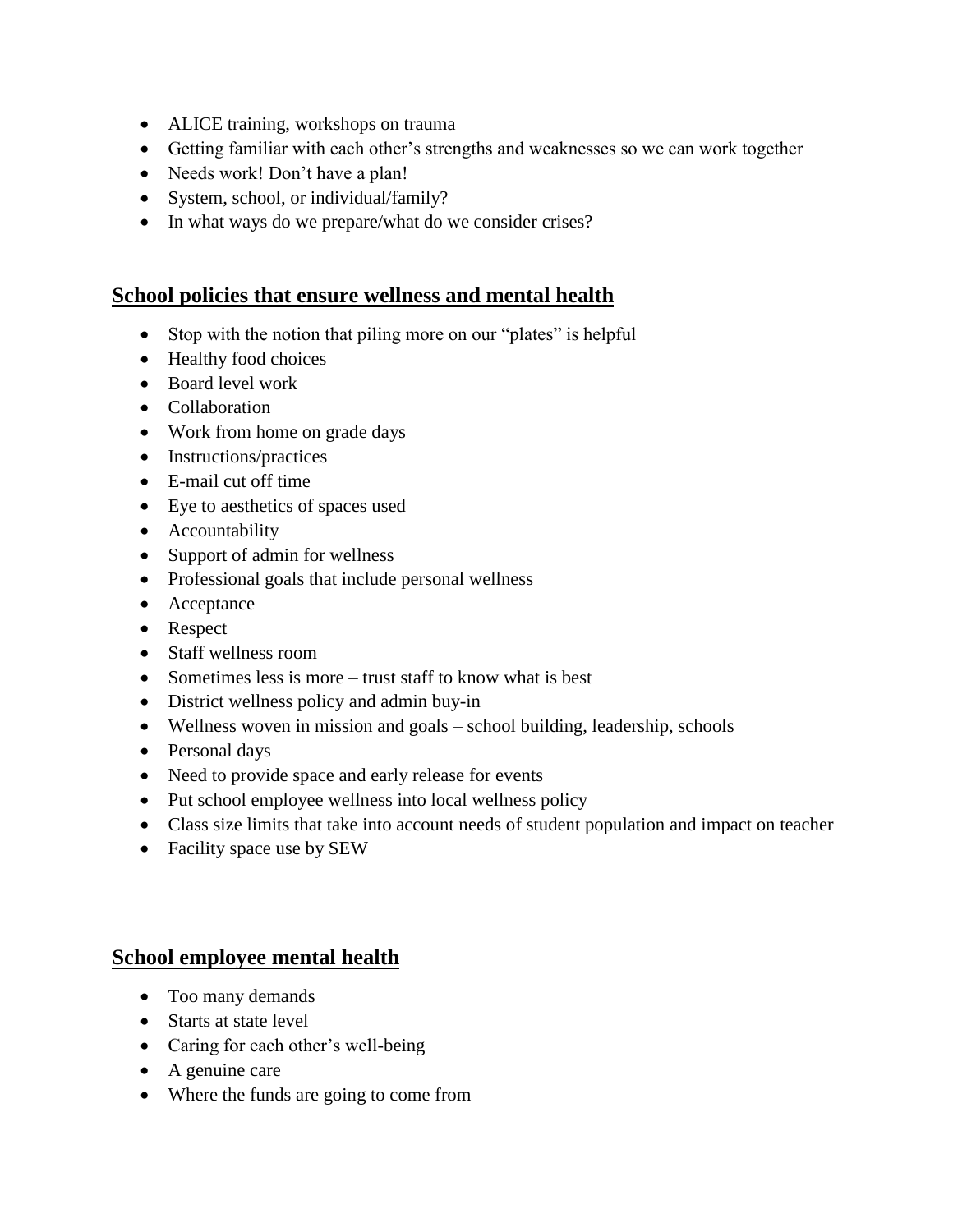- Change culture/narrative
- Make time
- We can't give what we don't have
- Shift mindset collectively on values
- No time
- Talk about it
- No resources
- How might current resources be repurposed?
- What community partnerships do we have?
- Needs to be recognized by admin as a priority
- Lack of respect for time
- Denial
- Being present
- Not enough
- Needs orchestration by leadership and access/integrate into priorities and work
- Job teacher expectations not neurobiologically respectful
- Massage chair in wellness room
- Phone-in mindfulness training
- Need funding and cultural buy-in
- Awareness is increasing
- Nurture
- Hurts kids if teachers are hurting
- Education is a natural choice for people who want to help others we are not good at asking for help ourselves

#### **School employee wellness and equitable student outcomes**

- Leaning into a partnership (with whom?)
- Yes a key variable in SEL
- Lead by example
- The connection needs to be recognized and addressed
- When the teachers are "cool" the students are "cool" my wellness dictates my ability to answer the same question 40 times
- Collaboration and dialogue
- Both need to be in place for positive outcome
- We create it
- Achievement gap
- Bridge building and communication
- Sane and healthy teachers serve students better
- Feeling good helps us have emotional energy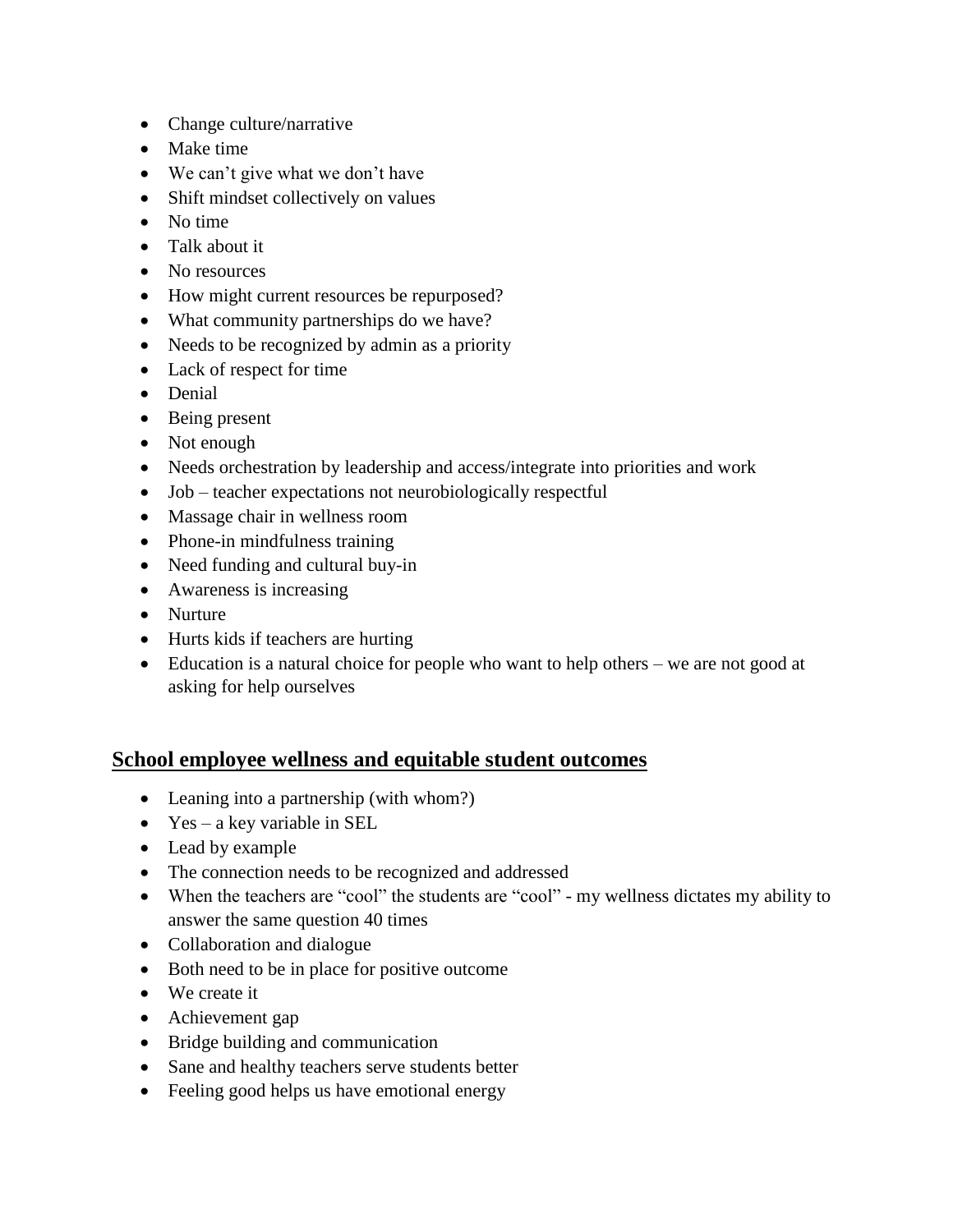## **School employee wellness – for whom? By whom?**

- For current and retired staff (and spouses and partners)
- Students
- Starts at the top
- Can start with me
- Any staff
- For staff by staff
- Start with yourself and share with others
- For all, by all
- For all of us, by all of us
- Don't forget support staff
- Entire community
- Relationships between all
- EVERYONE matters
- By self, among friends
- $\bullet$  ALL

## **What are examples of teacher self-determination?**

- Leaving work at work
- Saying "no" because you're getting spread too thin
- Knowing when it's ok to say no
- Not taking on too much
- I am determined to help every child feel valued
- Doing what some say can't be done
- Setting clear and healthy boundaries
- Don't always say yes; if there is a better way, speak up and share ideas
- It's ok and healthy to be selfish (self-centered)
- Asking for help to better meet the needs of children/students
- Individuals being bold and speaking up
- Figuring out what is truly needed

## **Trauma informed leadership and management**

- Seems to be noticed, administration getting trainings started
- Evolving
- Inclusive?
- Stigma
- Necessary and very much needed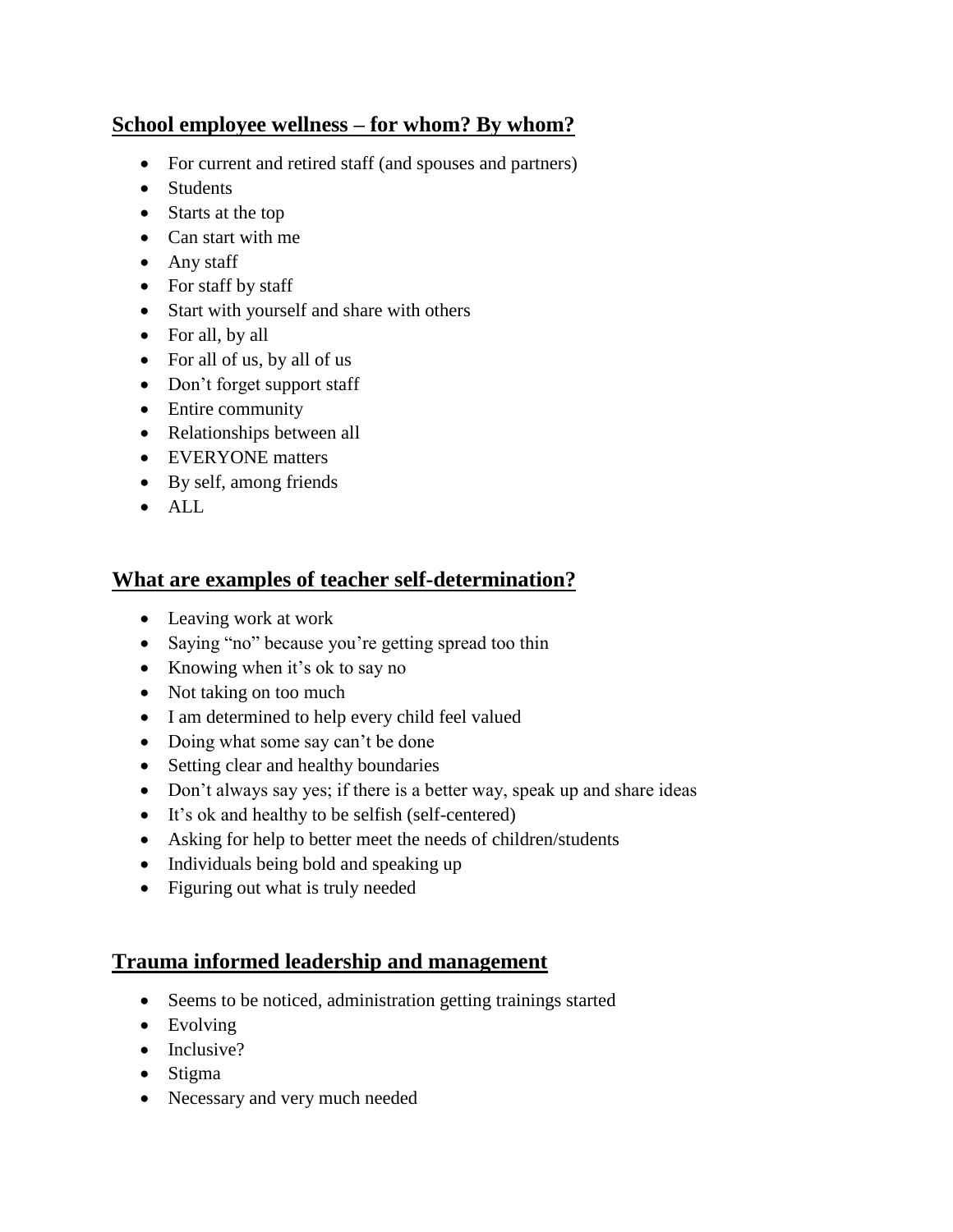- Getting better
- Just beginning
- Too little, too slow
- Whole child importance, not just academic
- Build capacity
- Very flexible
- Not a fad
- Communication is key
- Confidentiality, skill building
- Lack of information
- Need training for admin/leadership
- Need training for all teachers
- Currently student focused, not teacher focused
- Understanding
- Creating eye-contact and goals toward this end
- Good listening
- Share/be vulnerable too

### **How does your school culture heal?**

- Educate, inspire, decrease in screen time
- Intentional talk
- Honest and intentional talk for growth
- Community
- Support
- Staff/student healing projects (art, movement, etc.)
- Support, love, and nurture each other
- Leadership
- Talking, get-togethers
- Slow process
- Celebrate small changes
- Time together
- Communicate together
- One person at a time
- Food
- By creating an empowering and safe space
- Employee wellness room and collaboration efforts
- Team Shape plan
- Employee Assistance Program
- More skills